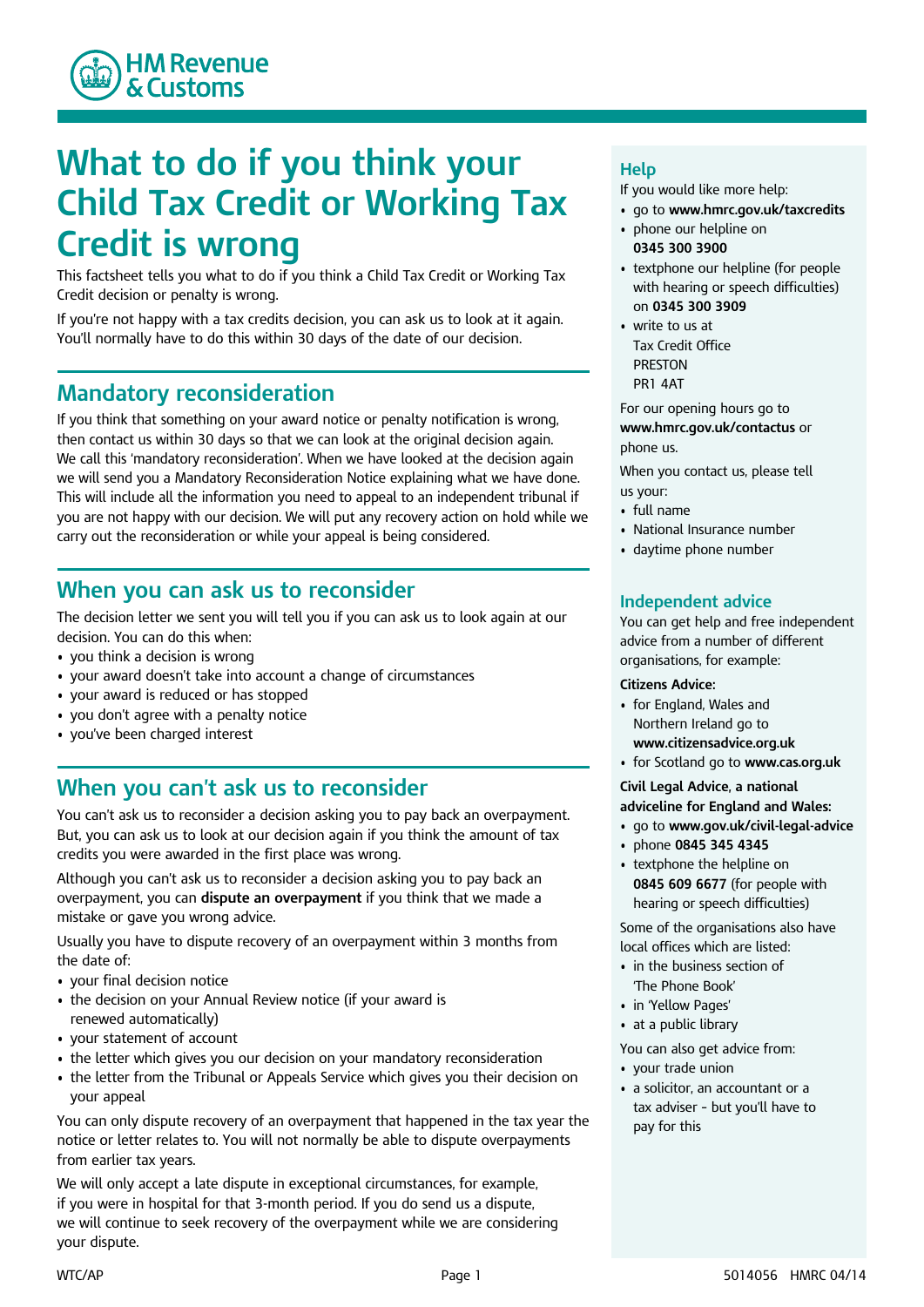You can dispute an overpayment by:

- filling in form TC846 'Tax credits overpayment', go to **www.hmrc.gov.uk/forms/tc846.pdf** or if you do not have access to the internet, phone our helpline
- writing to us at the address shown under 'Help**'** on page 1

In some cases we can revise an incorrect award up to 5 years later, but only where we made a mistake, it would be in your favour and it was mostly our fault. We call this 'official error'.

If you are having difficulty paying back an overpayment, you can ask us to look again at the payments we've asked you to make. Our leaflet COP26 'What happens if we've paid you too much tax credits?' tells you more about this and how to dispute recovery of an overpayment including the time limits. Go to **www.hmrc.gov.uk/leaflets/cop26.pdf** or if you do not have access to the internet, phone our helpline.

## **Who can ask for a reconsideration**

Usually the person who made the claim or who's been getting the tax credits can ask for a reconsideration. If you claim as a couple, only one of you needs to do so.

You can ask an independent adviser to help you. If you're an appointee and claim tax credits for someone else, you can ask for a reconsideration for them.

### **How to ask us to reconsider**

Your request needs to be in writing.

You can:

- fill in and send us the attached reconsideration form
- send us a letter
	- you must put your name, National Insurance number and write 'Reconsideration' at the top of your letter
	- tell us which decision you want us to look at again and what you think is wrong
	- tell us the date of the decision you want us to look at again

Please send your completed reconsideration form or letter to the address on the decision letter or the address shown under 'Help' on page 1.

## **Deadline for asking us to reconsider**

Normally, you have to ask for a reconsideration within 30 days of the date of our decision. In special cases we'll give you more time but you will need to tell us why your request is late. We can't accept a request to reconsider which is dated 13 months or more after the date of our decision.

# **What happens next**

We'll look at the decision again and explain it to you, including any changes we have made. We will write to you to explain the law and the facts we used to make our decision on your reconsideration request. If you are happy with the explanation, you don't need to do anything else. If you still don't agree with our decision and you live in England, Scotland or Wales, you will need to appeal directly to an independent tribunal - the Mandatory Reconsideration Notice explains how to do this; if you live in Northern Ireland, you will need to appeal directly to us at the address shown under 'Help' on page 1.

The tribunal will be run by one of the following, depending on where you live:

- for England, Scotland and Wales HM Courts & Tribunals Service, go to **www.justice.gov.uk**
- for Northern Ireland The Appeals Service, go to www.dsdni.gov.uk

#### **If your circumstances change**

If anything changes that could affect your payments, you must tell us straightaway.

#### **Yr laith Gymraeg**

Ffoniwch **0300 200 1900** i dderbyn fersiynau Cymraeg o ffurflenni a chanllawiau.

#### **Complaints**

For information about our complaints procedure go to **www.hmrc.gov.uk/complaint**

#### **Your rights and obligations**

'Your Charter' explains what you can expect from us and what we expect from you. For more information go to **www.gov.uk/hmrc/your-charter**

We have a range of services for disabled people. These include guidance in Braille, audio and large print. Most of our forms are also available in large print. Please contact our helplines for more information.

These notes are for guidance only and reflect the position at the time of writing. They do not affect any right of appeal. HMRC Digital Service

April 2014 © Crown copyright 2014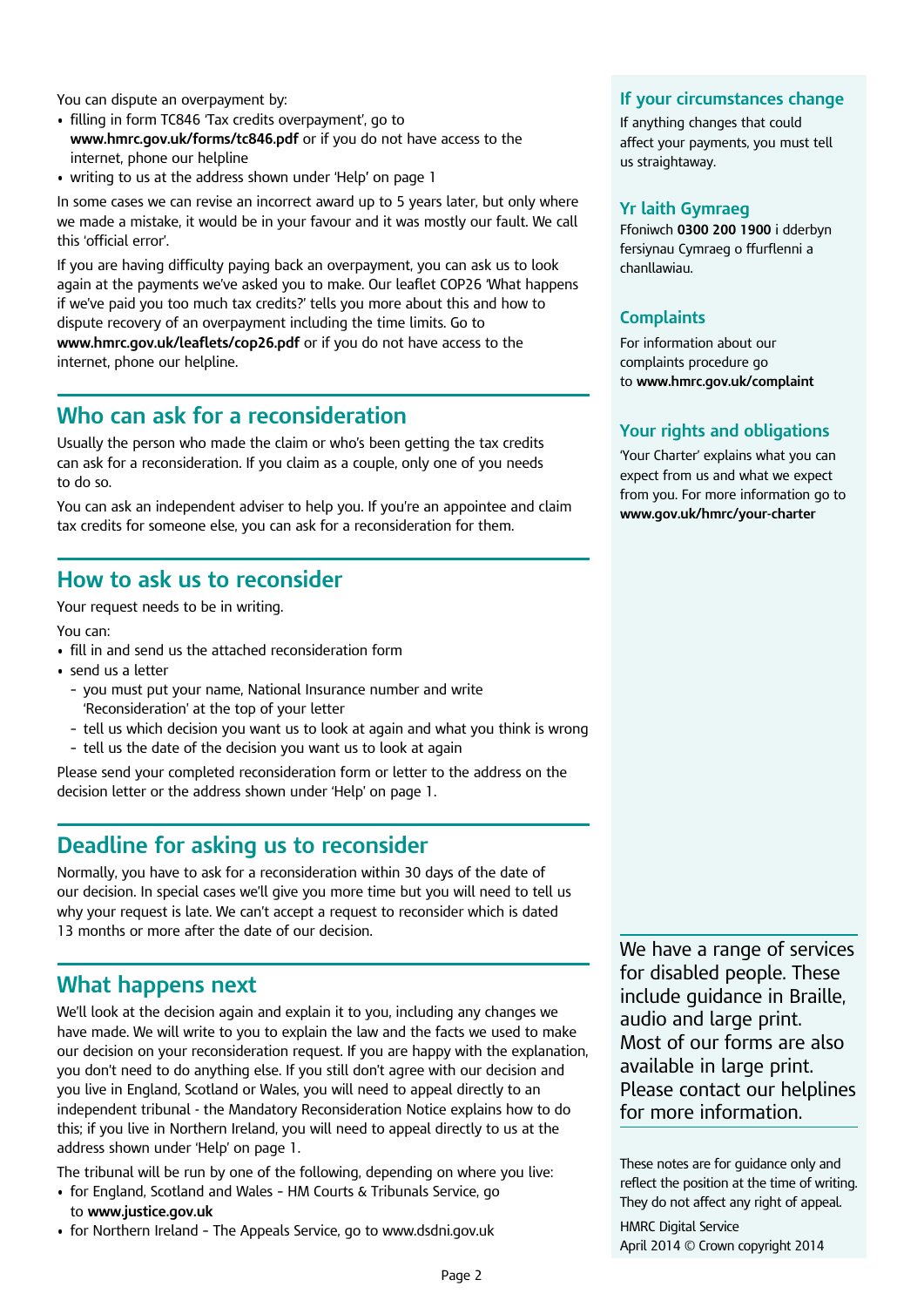

Please **fill in this form** if you want us to look again at our tax credits decision. **Do not** use this form if you want to dispute our decision to recover a tax credits overpayment.

|              | <b>About you</b>                                     | Please sign here to authorise this person to act for you                                                           |
|--------------|------------------------------------------------------|--------------------------------------------------------------------------------------------------------------------|
| $\mathbf{1}$ | <b>Full name</b>                                     |                                                                                                                    |
|              | Title - enter Mr, Mrs, Miss, Ms or other title       |                                                                                                                    |
|              |                                                      |                                                                                                                    |
|              |                                                      | Do you want us to send all correspondence to                                                                       |
|              | Last name                                            | your representative?                                                                                               |
|              |                                                      |                                                                                                                    |
|              |                                                      | No<br>Yes                                                                                                          |
|              | First name(s)                                        |                                                                                                                    |
|              |                                                      | 7 What is the date of the decision you want us to look at?<br>This is the date on the decision letter we sent you. |
|              |                                                      | <b>DD MM YYYY</b>                                                                                                  |
|              |                                                      |                                                                                                                    |
| $\mathbf{2}$ | <b>Address</b>                                       |                                                                                                                    |
|              |                                                      |                                                                                                                    |
|              |                                                      | Have you or your partner, if you have one, also asked<br>8                                                         |
|              |                                                      | us to look at a Child Benefit decision again?                                                                      |
|              |                                                      | By partner we mean a person you are:                                                                               |
|              |                                                      | • married to                                                                                                       |
|              | Postcode                                             | • in a civil partnership with                                                                                      |
|              |                                                      | • living with as if you are married or in a civil partnership                                                      |
|              |                                                      | No                                                                                                                 |
| 3            | Daytime phone number including dialling code         |                                                                                                                    |
|              |                                                      | If Yes, what was the date of the Child Benefit<br>Yes                                                              |
|              |                                                      | reconsideration request? DD MM YYYY                                                                                |
| 4            | Date of birth DD MM YYYY                             |                                                                                                                    |
|              |                                                      |                                                                                                                    |
|              |                                                      |                                                                                                                    |
|              |                                                      | <b>Your reconsideration request</b>                                                                                |
| 5            | National Insurance number                            | Please use the space on the next page to tell us why you                                                           |
|              |                                                      | don't agree with our decision.                                                                                     |
|              |                                                      | Remember                                                                                                           |
| 6            | Do you have a representative helping you with        | • You need to say why you think the decision is wrong.                                                             |
|              | this request?                                        | If you think that the information we have is wrong, please                                                         |
|              |                                                      | tell us what you believe is the right information.                                                                 |
|              | If No, go to question 7<br>No                        | • If you are asking us to look again at more than one                                                              |
|              |                                                      | decision, please tell us the date of each one, and give                                                            |
|              | If Yes, please answer the following questions<br>Yes | reasons why you disagree with each one.<br>. If you are requesting a reconsideration more than 30 days             |
|              | Their full name                                      | after the date of our decision, please say why your request                                                        |
|              |                                                      | was delayed.                                                                                                       |
|              |                                                      | • If you need more space, use another piece of paper.                                                              |
|              |                                                      | Please put your name, National Insurance number and                                                                |
|              | Their address                                        | 'Reconsideration' at the top of any extra pieces of paper.                                                         |
|              |                                                      |                                                                                                                    |
|              |                                                      |                                                                                                                    |
|              |                                                      |                                                                                                                    |
|              |                                                      |                                                                                                                    |
|              |                                                      |                                                                                                                    |
|              |                                                      |                                                                                                                    |
|              | Postcode                                             |                                                                                                                    |